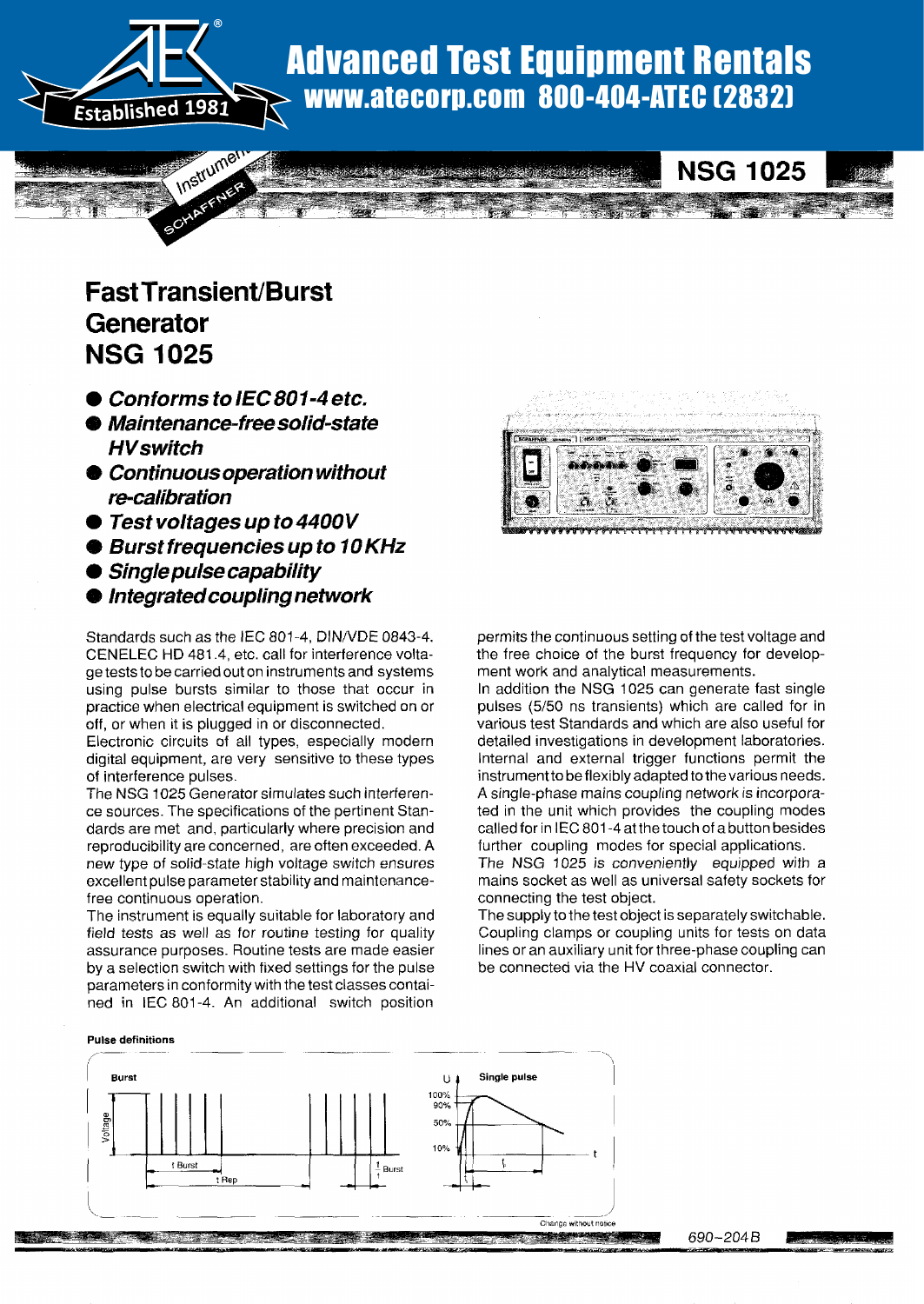

Pulse amplitude Setting and display accuracy (DVM) Polarity Pulse rise time t

Coupling network Test object supply

Phase Coupling capacitor Decoupling attenuation >20 dB<br>Cross-talk attenuation >30 dB

Power consumption 25 W approx.

225V ... 4400V (off-load)

**CALLAGE CAR** 

 $±10\%$  (500 ... 4000 V) Pos. or neg. selectable  $5$  ns  $\pm 20\%$ <br>50 ns  $\pm 30\%$  $B$ urst frequency f Burst  $2,5/5/10$  kHz  $\pm 10\%$  Polarity .  $\pm 7$  Polarity,  $\pm 7$ 50 Hz repetition

As per IEC 801-4, built-in Separately switched via 2-pole over-current trip-switch 5...264 Vac/16A, 15...400 Hz 5...50 Vdc/16A (5...250V/12A) Coupling mode **Press-button selection** asym. L1 > reference earth L2 > reference earth PE > reference earth L1 +L2 > ref. earth L1+L2+PE > ref . earth Asynchronous 33 nF<br>> 20 dB Cross-talk attenuation  $>30$  dB **Ordering information** 

Instrument supply  $115$  or  $230$  Vac,  $+ 15\%$ /- $20\%$ <br> $50/60$  Hz

- Inputs/outputs imputs/outputs in the NEC equipment socket for the instrument supply  $-16A$  equipment plug for the
	- test object supply Test object connection :

country-specific mains socket -Schuko

- -UL BS 1393
- CH Type 13 and universal safety sockets -Gate function for Burst and
- 50Hz pulse: BNC, active 0 - Trig. function for single pulse:
- BNC, active 0, with LED - Pulse output:
- HV coaxial connector
- Measurement output :
- BNC, 100.1 into 50  $\Omega$

Operating and

die strie gebeure in de eerste en die staan gebiedelijk

- Mains switch with indicator 2-pole switch for DUT supply with over-current protection Press-buttons for: Burst 50 Hz single pulses Pulse width  $t_{\rm s}$  states of 50 ns  $\pm 30\%$  Single pulse triggering states that  $\pm 30\%$ Burst duration tBurst 15 ms±20% Fixed setting selection switch:<br>Burst duration tBurst 15 ms±20% Fixed setting selection switch:<br>Burst repetition t Rep 300 ms±20% Burst repetition t Rep 300 ms ± 20% IEC Class 1 500 V/5 kHz<br>Generator impedance 50 Ohm ± 20% (dynamic) 3 and 300 V/5 kHz Generator impedance 50 Ohm ± 20% (dynamic) 2 1000 V / 5 kHz<br>
Single pulses 3 2000 V / 5 kHz Single pulses 5150 ns 3 2000 V / 5 kHz Single triggering or  $\overline{4\,4000\,V/2.5\,\text{kHz}}$ and free volt./freq. choice Freq. switch 2.5/5/10KHz - Digital display for pulse ampl. Multi-turn pot . for pulse ampl . Selection keys for coupling modes 19" table-top unit Height: 183mm (7.2") Width: 449mm (17.7") Depth: 361mm (14.2")

**NSG 1025** 

10 kg (22 Ibs) approx. +5. . .+40 °C (+41 . . . + 104°F) 20. ..80% r.h., (non-condens.)

Temperature range

Housing Dimensions

Weight

| 115 or 230 Vac. + 15%/-20%     | Tvpe                                                              | Mains          | Mains cable and      |
|--------------------------------|-------------------------------------------------------------------|----------------|----------------------|
| 50/60 Hz                       |                                                                   |                | test object connect. |
| 25 W approx.                   |                                                                   |                |                      |
|                                | NSG 1025-01                                                       | 220 V.50/60 Hz | Schuko               |
| - IEC equipment socket for the | NSG 1025-02                                                       | 220 V.50/60 Hz | CH Type 13           |
| instrument supply              | NSG 1025-04                                                       | 110 V.50/60Hz  | 498/13 UL/CSA        |
| - 16 A equipment plug for the  | NSG 1025-05                                                       | 240 V.50/60Hz  | <b>BS 1363</b>       |
| test object supply             | The instrument is supplied ready-to-use, including a mains cable, |                |                      |

The instrument is supplied ready-to-use, including a mains cable, test object mains connection and operating instructions .

#### Optional accessories (not included)

| INA 160        | Brackets for mounting in a 19" rack           |
|----------------|-----------------------------------------------|
| CDN 300        | FT/Burst coupling network 3-phase             |
| 400-071        | Coupling clamp as per IEC 801-4               |
| <b>NSG 426</b> | Coupling unit for data line pairs             |
| 400-063        | Coupling clamp, small for use with NSG 426    |
| 156-154        | HV coaxial connector (Fischer Type S103A 023) |
| 402-379        | Attenuator, 6 dB                              |
| 402-227        | Universal safety connectors (set of 3 pieces) |

#### **SCHAFFNER**

Telex 934491 scha ch Telefax (065) 421404

Subsidiaries

1999 - 1999 - 1999<br>V -- 1999 - 1999

Schweiz: Deutschland: France : North America : Schaffner Elektronik AG ALTRAC AG Schaffner Elektronik GmbH Schaffner S.A.<br>CH-4708 Luterhach Mühlehaldenstrasse 6 Schoemperlenstrasse 12B 5. rue Michel Carré CH-4708 Luterbach Muhlehaldenstrasse 6 Schoemperlenstrasse 12B 5, rue Miche( Carre Telex 7 826 671 schaf d Télex 608 723 schafr<br>Telefax (0721) 56 91-10 Télécopieur (13) 947 Telefax (0721) 5691-10

UK/Ireland:

Subject to change without notice

U.S. West Coast Office Switzerland CH-3953 Oietikeo D-7500 Karlsruhe <sup>21</sup> F-95100 Argenteuil Schaffner EMC, Inc . Telefon (01) 7414644 Telefon (0721) 5691-0 Téléphone (13) 947E 12 Hughes, Suite D-106<br>Telefax (01) 7411960 Telex 7826 671 schaf d Télex 608 723 schafr 12 Hudhes, CA 99740 4904 U.S Irvine, CA 92718-1901 U .S.A Tel: 714-457-9400 Fax: 714-457-9510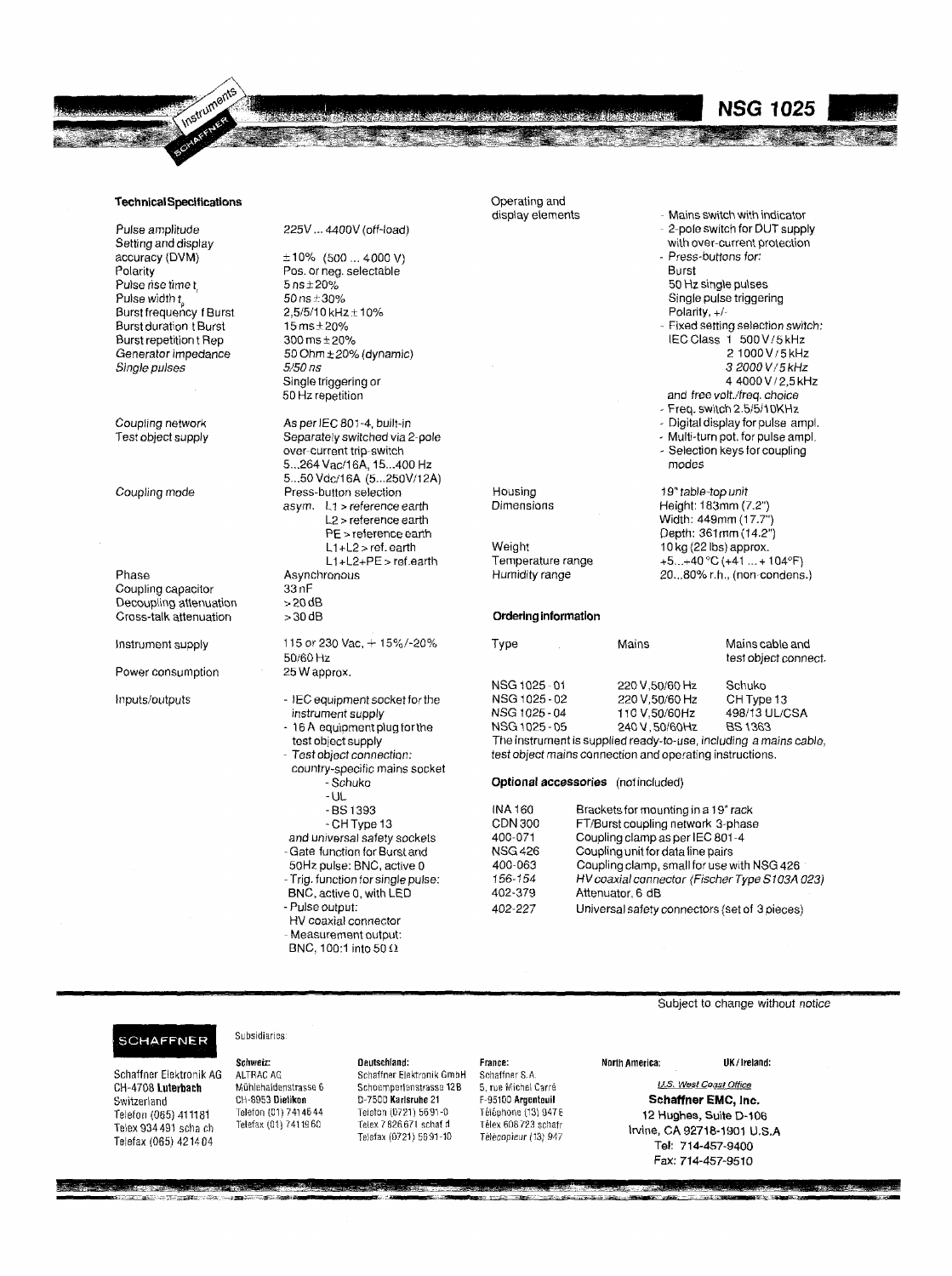

# NSG 1025: Burst Generator

### for cost-effective compliance testing & characterization

The NSG 1025 fast transient/burst generator is a low cost, versatile instrument for compliance and pre-compliance testing to IEC 1000-4-4, and for custom tests for design characterization. Even though it offers more functionality and higher performance than other instruments in its class, the NSG 1025 is very competitively priced, helping test houses and in-house test facilities maximize the costeffectiveness of test resources.

Testing to IEC 1000-4-4 could not be easier than with the NSG 1025. A simple selector switch on the front panel allows the user to choose the appropriate voltage/frequency setting for levels 1 to 4 - 500V/5kHz, 1000V/5kHz, 2000V/5kHz or 4000V/2 .5kHz - and the instrument is ready to test.

For custom tests, front panel selector switches allow the user to manually set the voltage level to 4400V max, the frequency at 2 .5, 5 or 10kHz and polarity. There is also a remote trigger for manual or external triggering of the burst repetition rate and a single transient generation facility, so that a single pulse can be synchronized with an external trigger or event.

**Auto-parameter setting to IEC 1000-4-4 ■ User configurable custom test** Single transient facility ®Three-phase extension option Data/signal line testing

## CDN 300 Fast Transient/Burst Three Phase Coupling Network

Used in conjunction with the NSG 1025 the CDN 300 brings all the functionality of the instrument to a three-phase supply. Test parameters can be programmed as for single-phase operation, and applied to the three-phase voltage in any combination, simply by selecting the appropriate push-buttons on the unit's front panel.

- <sup>1</sup> Three phase coupling network to 16A
- i Conforms to IEC 1000-4-4
- 1 Decoupling attenuation > 40dB

## CDN 125 Capacative Coupling Clamp

The CDN 125 can be used to apply the pure high voltage fast transients generated by the NSG 1025 to data lines or signal cable. It can be used with ribbon cables and round cables up to 40mm in diameter and has an active length of 1000mm. Coupling capacitance will depend on the cross section and the material of the cable, but is typically about 100pF

### 1 Data line fast transient/burst testing